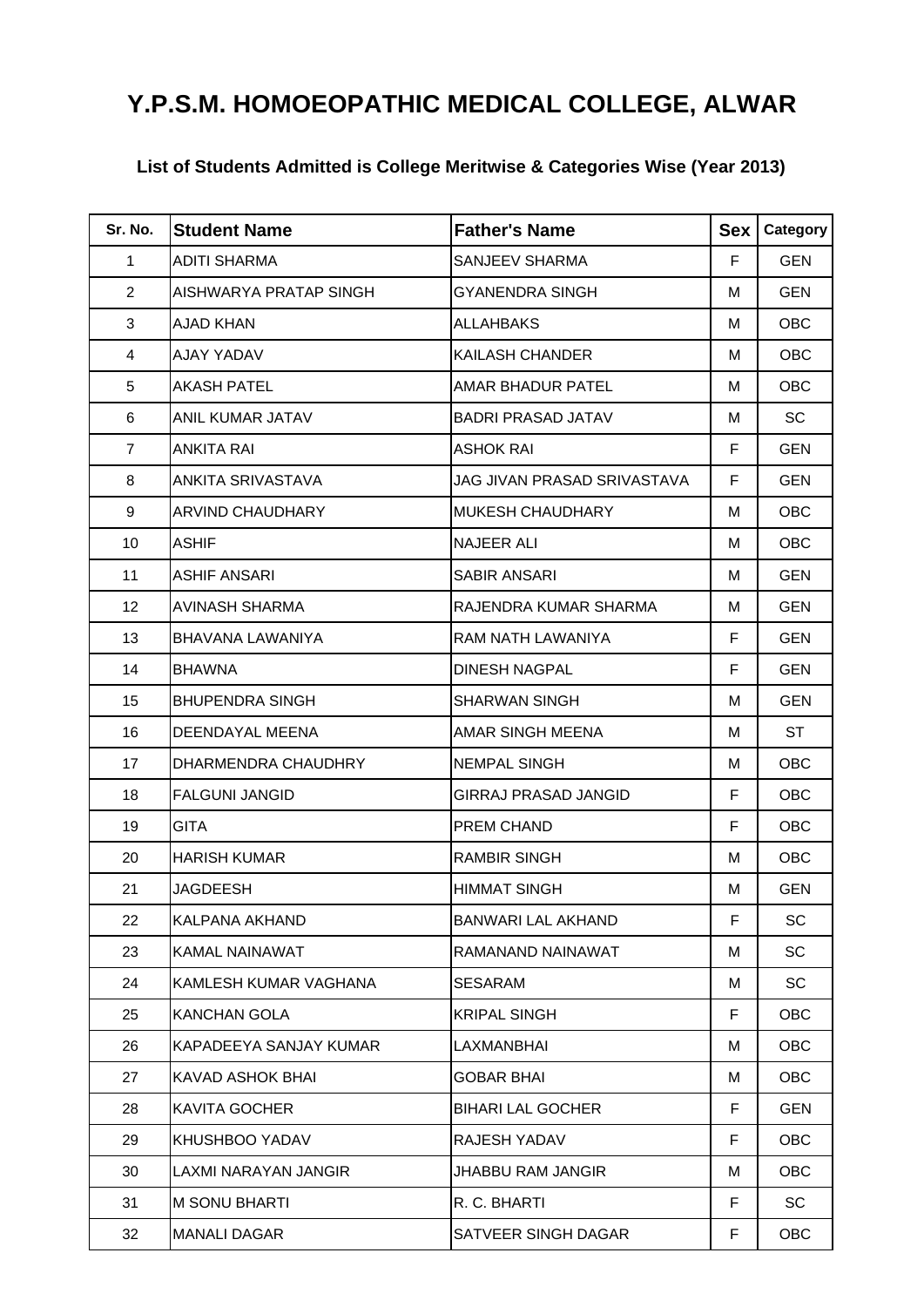| 33 | <b>MANISH KUMAR</b>        | <b>JAGDISH PRASAD</b>     | M  | OBC        |
|----|----------------------------|---------------------------|----|------------|
| 34 | <b>MANJU SINGH</b>         | <b>BANWARI LAL</b>        | F. | <b>GEN</b> |
| 35 | MOHAMMAD MANISH AKRAM KHAN | <b>JAMEEL KHAN</b>        | м  | <b>OBC</b> |
| 36 | <b>MOHD ARIF CHAUHAN</b>   | <b>MOHD RAFIQ CHAUHAN</b> | м  | <b>GEN</b> |
| 37 | <b>MOHD ASIM MALIK</b>     | <b>MOHD MOBEEN</b>        | м  | <b>OBC</b> |
| 38 | <b>MUKHTYAR</b>            | <b>BASHIR</b>             | м  | <b>OBC</b> |
| 39 | NIMISHA JAIN               | NIRMAL KUMAR JAIN         | F  | <b>GEN</b> |
| 40 | <b>NOUSHAD</b>             | IRSHAD                    | м  | <b>OBC</b> |
| 41 | PARVEEN KUMAR              | SUNDER SINGH              | м  | <b>OBC</b> |
| 42 | POOJA CHOUDHARY            | SUBHASH CHANDRA GAJRAJ    | F. | <b>OBC</b> |
| 43 | PRACHEE MAHOUR             | <b>PREM SHANKAR</b>       | F. | <b>SC</b>  |
| 44 | PRAGYA SINGH               | RAJENDRA PRATAP SINGH     | F. | <b>GEN</b> |
| 45 | <b>RAHUL</b>               | <b>SHAUKAT</b>            | м  | <b>OBC</b> |
| 46 | <b>RAJAT PANWAR</b>        | <b>VIJAYPAL SINGH</b>     | м  | <b>OBC</b> |
| 47 | <b>RAJPUT SWATI</b>        | <b>BHANUPRATAP SINGH</b>  | F. | GEN        |
| 48 | <b>RAVIKANT</b>            | RAMESH CHAND              | м  | <b>SC</b>  |
| 49 | RAVINA YADAV               | HITENDER KUMAR            | F. | <b>GEN</b> |
| 50 | RENU BAROLIYA              | KISHRI LAL BAROLIYA       | F. | <b>SC</b>  |
| 51 | <b>RINKU</b>               | <b>JASWANT SINGH</b>      | М  | <b>GEN</b> |
| 52 | RITESHRAJ KHAROL           | <b>BABU LAL KHAROL</b>    | М  | <b>OBC</b> |
| 53 | RITU YADAV                 | <b>ASHOK KUMAR YADAV</b>  | F. | <b>OBC</b> |
| 54 | <b>SADDAM KHAN</b>         | USHMAN KHAN               | м  | <b>OBC</b> |
| 55 | <b>SAJID HUSSAIN</b>       | SH. BAKSHI AHMED          | м  | <b>OBC</b> |
| 56 | SANTOSH KUMAR JATAV        | <b>DOJI RAM JATAV</b>     | м  | SC         |
| 57 | <b>SAVED AHMAD</b>         | MOHD AASIM                | м  | <b>OBC</b> |
| 58 | <b>SHAKIR KHAN</b>         | <b>SH. JUMME KHAN</b>     | м  | OBC        |
| 59 | SHASHI KALA LADHA          | L. C. LAL                 | F. | <b>GEN</b> |
| 60 | <b>SHIVRAJ YOGI</b>        | <b>BAJRANG LAL YOGI</b>   | м  | <b>OBC</b> |
| 61 | <b>SHUAINOOR</b>           | <b>JADRIS</b>             | F. | OBC        |
| 62 | SIMRAN MALHOTRA            | RAJ KUMAR MALHOTRA        | F. | <b>GEN</b> |
| 63 | SOLANKI DIVYANGKUMAR       | DANA BHAI                 | м  | <b>OBC</b> |
| 64 | <b>SOLANKI PARASBHAI</b>   | HASMUKHBHAI               | м  | <b>OBC</b> |
| 65 | SOMENDRA YADAV             | RAM VILAS YADAV           | М  | <b>GEN</b> |
| 66 | SONAL SAPRA                | <b>NARESH SAPRA</b>       | F. | GEN        |
| 67 | SOURABH BHARDWAJ           | DEVENDRA KUMAR BHARDWAJ   | м  | <b>GEN</b> |
| 68 | <b>SUBBI KHAN</b>          | <b>MED KHAN</b>           | м  | <b>OBC</b> |
| 69 | SUMIT KUMAR SINGH          | SOMPAL SINGH              | М  | <b>OBC</b> |